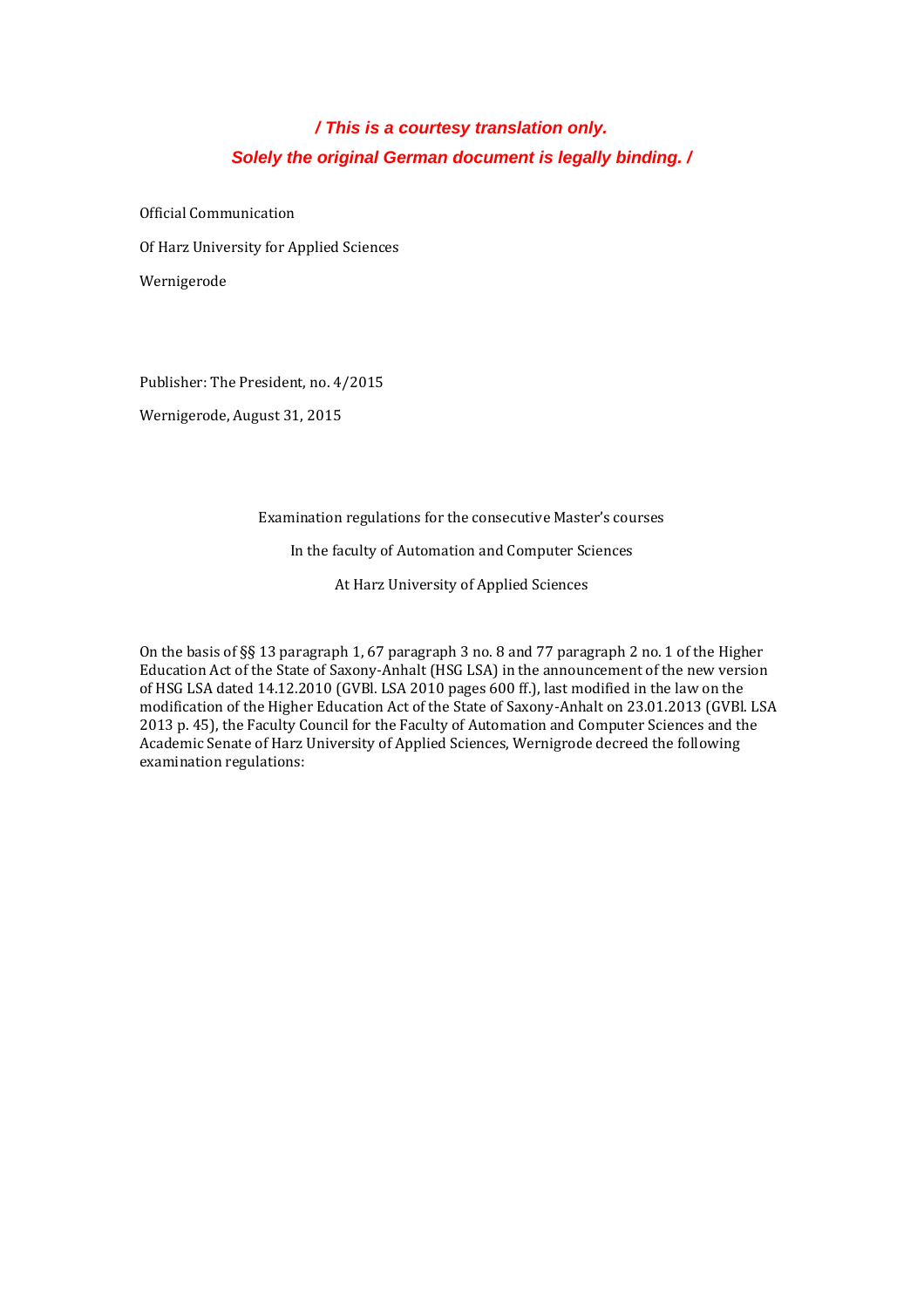## Table of Contents

| §7 Recognition and crediting of study periods, study and examinations, modules,<br>ECTS credit points and learning outcomes outside the university  6 |
|-------------------------------------------------------------------------------------------------------------------------------------------------------|
|                                                                                                                                                       |
|                                                                                                                                                       |
|                                                                                                                                                       |
|                                                                                                                                                       |
|                                                                                                                                                       |
|                                                                                                                                                       |
|                                                                                                                                                       |
|                                                                                                                                                       |
|                                                                                                                                                       |
|                                                                                                                                                       |
|                                                                                                                                                       |
|                                                                                                                                                       |
|                                                                                                                                                       |
|                                                                                                                                                       |
|                                                                                                                                                       |
|                                                                                                                                                       |
|                                                                                                                                                       |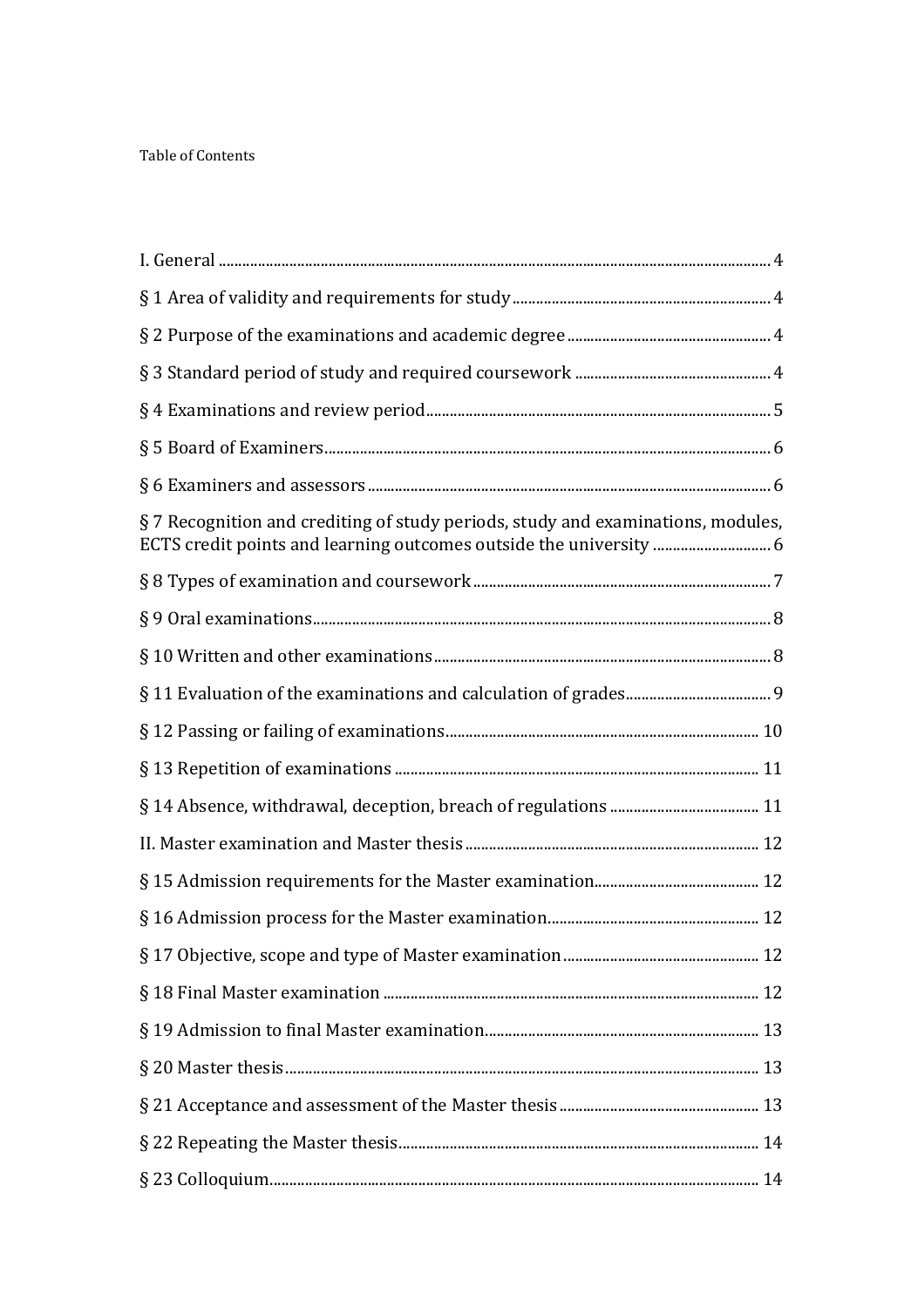| § 25 Overall result of the examination, certificate or transcript of records  15 |
|----------------------------------------------------------------------------------|
|                                                                                  |
|                                                                                  |
| § 27 Invalidity of the Master examination, revocation of the Master's degree 15  |
|                                                                                  |
|                                                                                  |
| § 30 Internal University announcements by the examinations committee  16         |
|                                                                                  |

\*All terms in the entire document apply to male and female persons.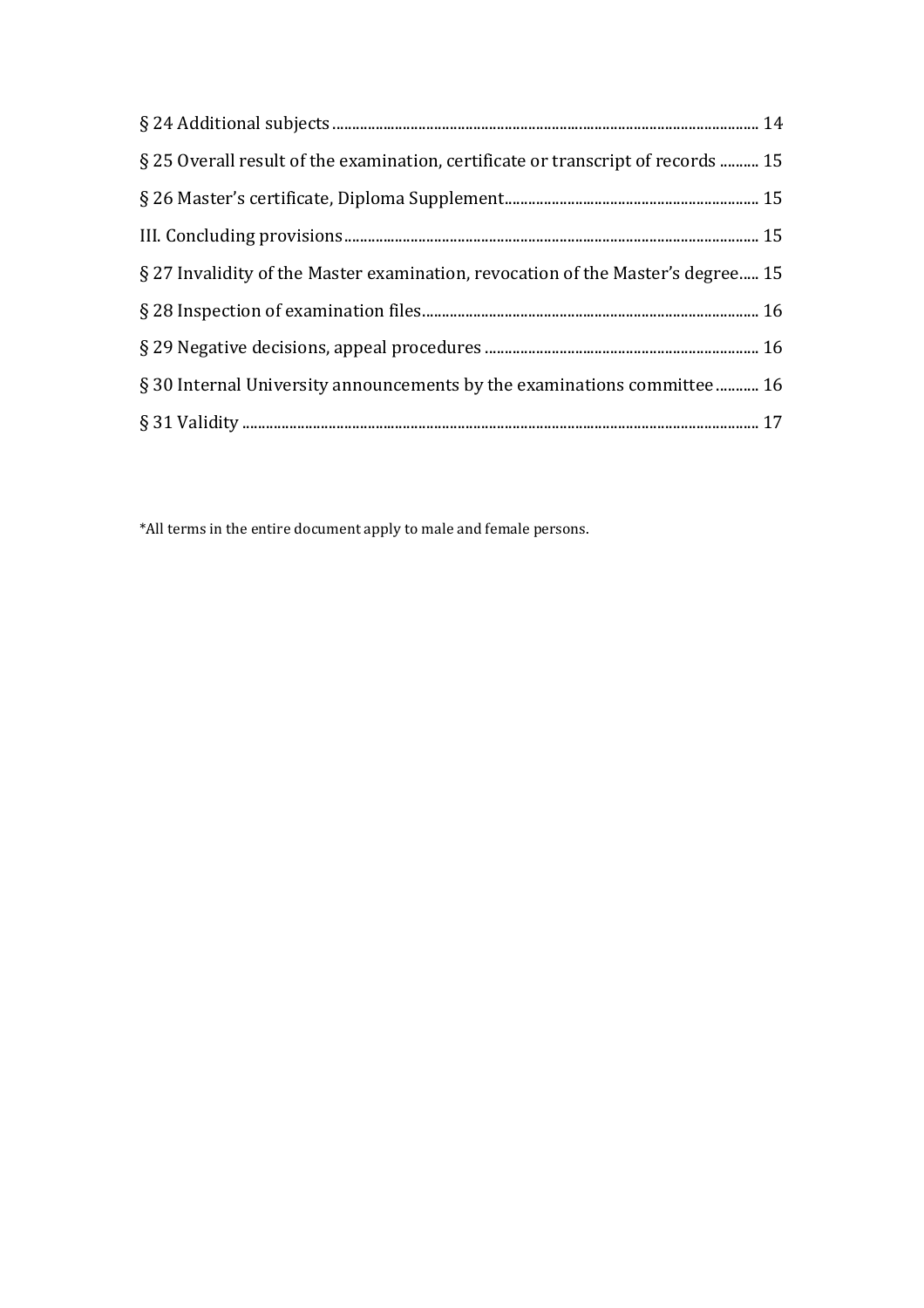## <span id="page-3-0"></span>I. General

<span id="page-3-1"></span>§ 1 Area of validity and requirements for study

(1) The examination regulations govern the study in Master's courses within the Faculty of Automation and Computer Sciences at Harz University of Applied Sciences.

(2) The faculty will establish regulations for the Master's courses on the basis of these study regulations. The study regulations govern the content and structure of the courses, taking into account the specialist and higher education didactic development and the requirements of professional practice.

(3) The admission procedures and admission requirements for the Master's courses are regulated by the faculty in admission regulations.

## <span id="page-3-2"></span>§ 2 Purpose of the examinations and academic degree

(1) The Master's degree builds upon the first professional qualification from the university and is a higher qualification in the relevant faculty that qualifies for further career and research work. The Master's course prepares the student to take on particularly responsible and qualified activities in a career and to start a PhD course.

(2) The aim of the Master examination is to determine whether the student has, on the basis of higher scientific and creative findings and methods, acquired the skills and qualifications that are required for independent work, understands the correlations of the subject and has achieved the ability to carry out scientific work independently and also to apply specialist and scientific findings in an interdisciplinary context.

(3) Upon passing the Master examination Harz University of Applied Sciences will grant the academic degree 'Master of Arts', (M.A.), 'Master of Science' (M.Sc.) or 'Master of Engineering' (M.Eng.) from the Faculty of Automation and Computer Sciences in accordance with the determinations of the relevant study regulations.

(4) In courses with partner Universities abroad Harz University of Applied Sciences and the partner university may issue a certificate in German and another in the language of the partner University. Use of the academic title is regulated by the HSG LSA in conjunction with the regulations for the use of foreign academic titles.

<span id="page-3-3"></span>§ 3 Standard period of study and required coursework

(1) The standard period of study is the number of semesters stated in the relevant study regulations.

(2) The Master's course is divided into modules. Modules are independent units of learning that are defined by certain learning objectives and certain learning outcomes and acquired skills and that usually have a duration of one semester or one year.

(3) ECTS credit points are allocated to each module. ECTS credit points describe the work required by the student in order to complete the module successfully, i.e. in order to achieve the defined learning outcomes. The scope of the modules and the allocation of credits are governed by the relevant study regulations. The work includes both participation in courses and preparation for and follow-up after courses, preparation for the examination, the examination time itself, work placements and all other forms of self-study.

(4) Each module ends with an examination. Once the module is complete the relevant ECTS credit points are recorded and credited. This requires that the module examination is passed with a grade of at least 'satisfactory'.

(5) One credit is based on study time of 25 to 30 hours.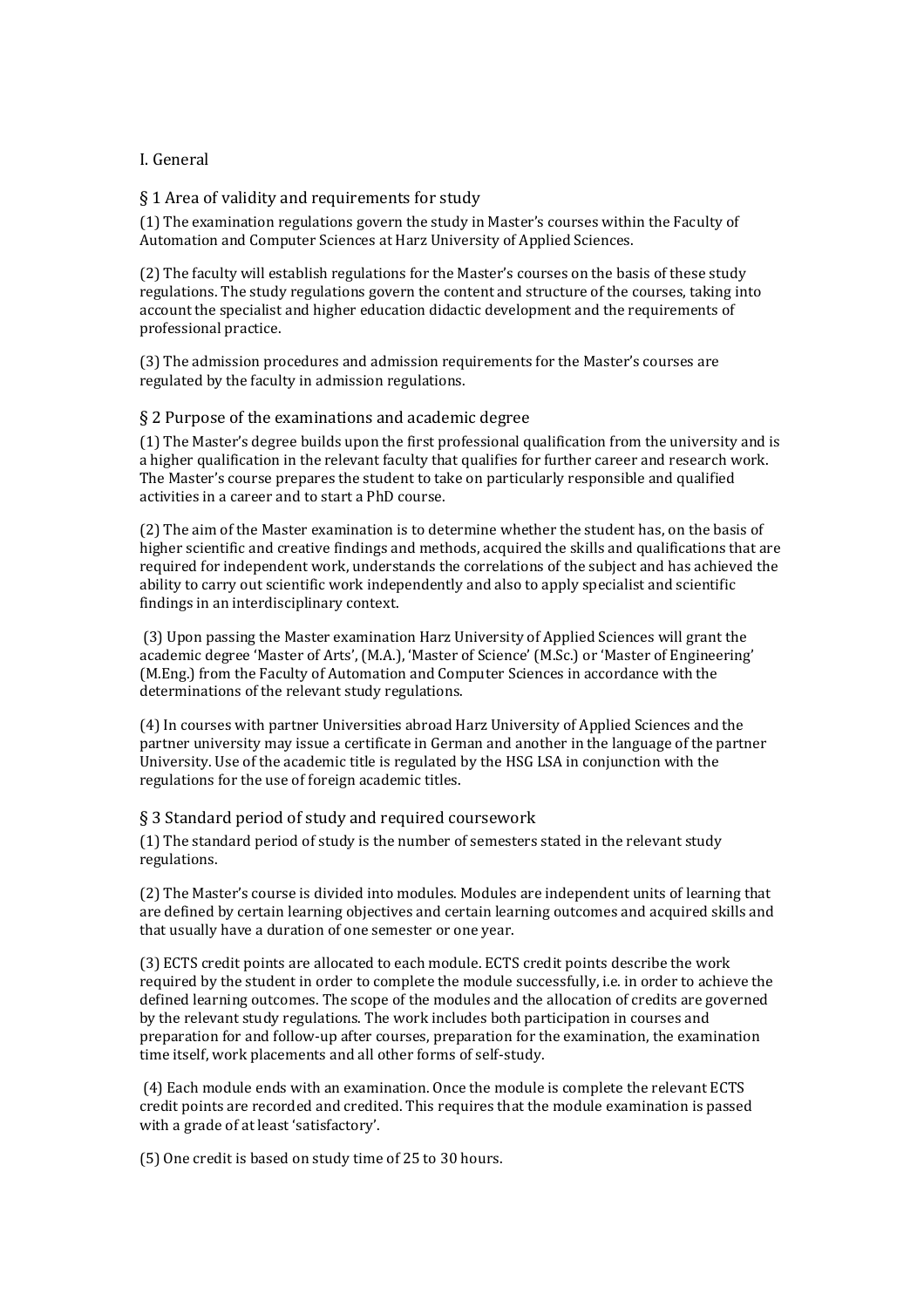(6) The required coursework for one semester is equivalent to 30 ECTS credit points. The study regulations govern: the allocation of the ECTS credit points for modules. It organises the course contents in such a way that the degree course can be completed in the standard period of study.

## <span id="page-4-0"></span>§ 4 Examinations and review period

(1) The Master examination comprises the module and unit examinations, as stated in the overview of modules and units in the study regulations.

(2) The Master examination should be completed, in principle, within the standard period of study stated in the study regulations.

(3) The student must register online for the examinations at Harz University of Applied Sciences within the registration period in the semester schedule. It is possible to de-register from the registered examinations within the period given in the semester schedule. In these cases the admission must be registered for a later examination date. The registration period is generally two weeks and ends three weeks before the examinations begin.

(4) The students will be informed in the study regulations of both the type and number of the required proofs of performance and the dates by which these generally need to be submitted.

(5) Written examinations are generally held on the dates published internally by the University. If the dates are different then these must not be during the lecture-free period and the students must be informed of the date when they register for the examination in accordance with section 3. The Master's colloquium is not tied to the examination or lecture dates.

(6) Written and oral examinations, which can take place independently of the courses, are offered in each semester.

(7) The student should be able to able to take the examinations immediately in connection with the relevant module and/or the relevant course.

(8) If the student can credibly show that he or she is not in a position to take the examinations in full or in part in the required form because of longer term or permanent handicap, then the student is permitted to take the examination within a longer period or to take equivalent examinations in another form. A doctor's certificate may be required. The same is true for coursework.

(9) Maternity leave and paternal leave will not be added to the standard study period in accordance with § 13 (3) HSG LSA. All the deadlines and dates in these examination regulations are delayed in the event of maternity leave and paternal leave for the full periods permitted for maternity leave and paternal leave. Utilisation of the periods must be communicated to the Admission and Registrar's Office in writing, enclosing the necessary documents. Students who are on leave for family obligations can take voluntary examinations during the leave period. These can be repeated once in addition to the possible repetitions in  $\S$  13 paragraph 1 upon request by the student. Upon reasoned request, including suitable documentations, the examinations committee can grant compensation for disadvantage for particular burdens resulting from family obligations.

(10) Examinations may be taken in leave semesters.

(11) As a rule the language of examination is German. Examinations for language courses are exceptions to this rule. If courses on units or modules are offered in English or French then the examinations may be taken in English or French.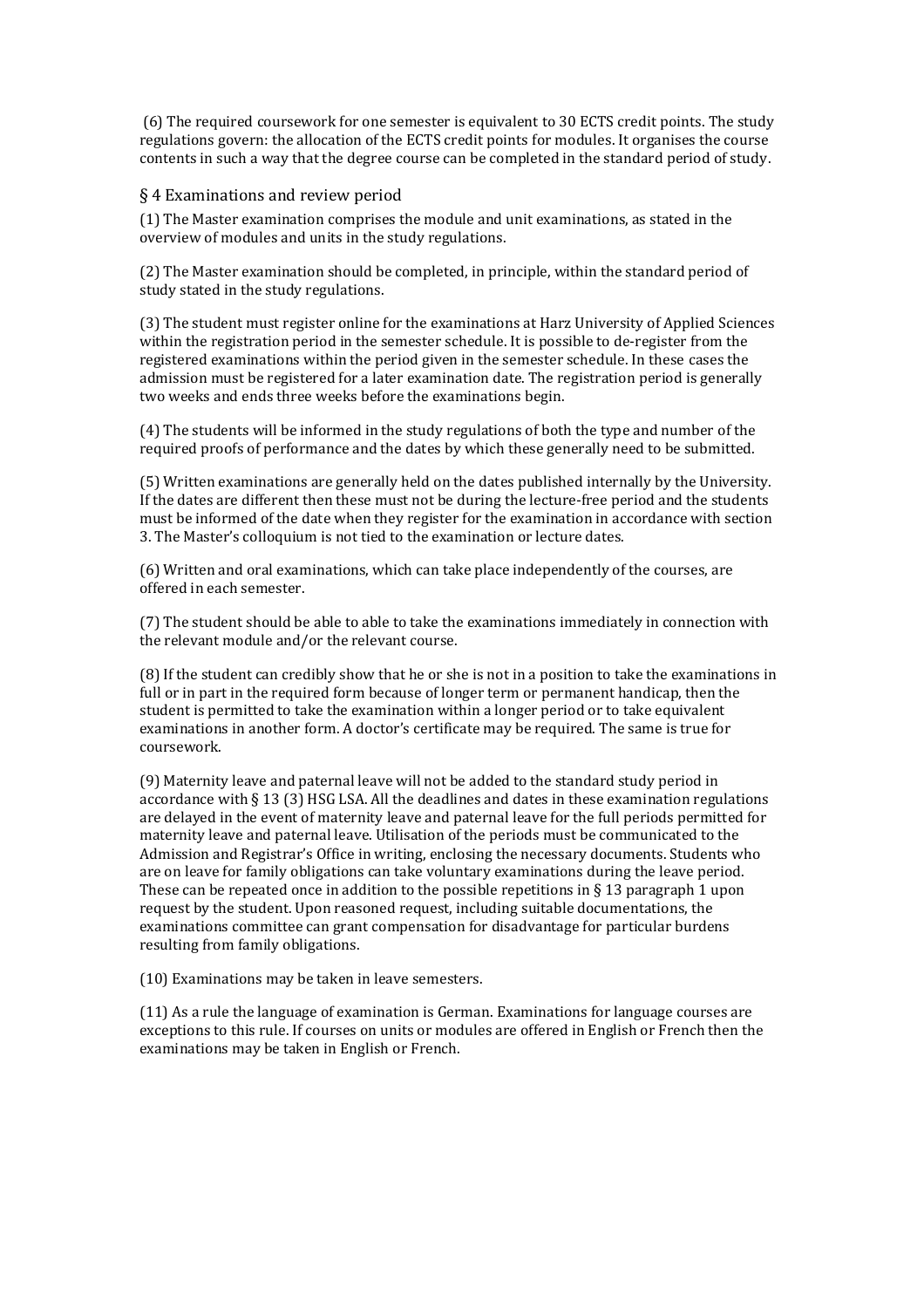## <span id="page-5-0"></span>§ 5 Board of Examiners

The examinations committee for the Faculty of Automation and Computer Sciences is responsible for the organisation of the examinations and performing the duties allocated in the examination regulations. According to  $\S$  5 of the examination regulations for bachelor courses at Harz University of Applied Sciences is also valid in the relevant, valid version for Master's courses in the Faculty of Automation and Computer Sciences.

## <span id="page-5-1"></span>§ 6 Examiners and assessors

(1) The Board of Examiners appoints the examiners. The appointment must be put on record.

(2) Examiners are members of the group of professors, including the professors that have already left active service and lecturers who offer courses in the examination subjects or have been commissioned to do so. Only persons who have passed at least the relevant Master's degree or an equivalent examination and, where no compelling reasons require deviation, have taught independently the subject of the examination. In accordance with the purpose and the specific character of the examinations teachers for particular tasks and persons who are experienced in their profession and in training may be recognised as examiners.

(3) Assessors in a module examination will be determined by the Board of Examiners from the group of members of the faculties involved in the examination, who have already passed a pertinent examination or comparable university qualification. The examinations committee may delegate determination of the assessor to the relevant examiner.

(4) The examiners examine independently. They determine the type of examination at the beginning of the relevant semester, at the latest before the start of the application period for examinations, in accordance with the relevant examination regulations. § 5 (5) of the examination regulations for Bachelor courses at Harz University of Applied Sciences is valid for examiners and assessors.

(5) The student may propose examiners for the oral examinations and the Master thesis.

The proposal is not considered a basis for claims. The student's proposals should, however, be taken into account where possible.

(6) In general, examiners are lecturers in the module which is being examined. In the event of discrepancies, the examination committee will ensure that the names of the examiners are provided to the students when they register for or are summoned to the examination.

(7) For the examinations in the study regulations all teaching personnel that have completed the relevant courses are examiners without special order as long as they are authorised to examine in accordance with paragraph 1. All examiners who fulfil the prerequisites in paragraph 1 may be considered as second examiners. It is preferable that teaching staff who have carried out the relevant courses act as second examiners.

<span id="page-5-2"></span>§ 7 Recognition and crediting of study periods, study and examinations, modules, ECTS credit points and learning outcomes outside the university

(1) Study periods, modules and ECTS credit points within the same Master's course at a University for which the German Higher Education Framework Act is valid will be recognised without an equivalence decision.

(2) Study periods, modules, ECTS credit points and examinations that do not fall under paragraph 1 will be recognised upon request in accordance with the law on the agreement of May 16, 2007 regarding the recognition of qualifications at Universities in the European Area of April 11, 1997 where no important differences are determined.

The comparison should not be schematic but rather based on overall observation and overall evaluation. The applicant is obliged to provide sufficient documentation for the evaluation (information obligation). The equivalence agreements agreed by the Conference of the Ministers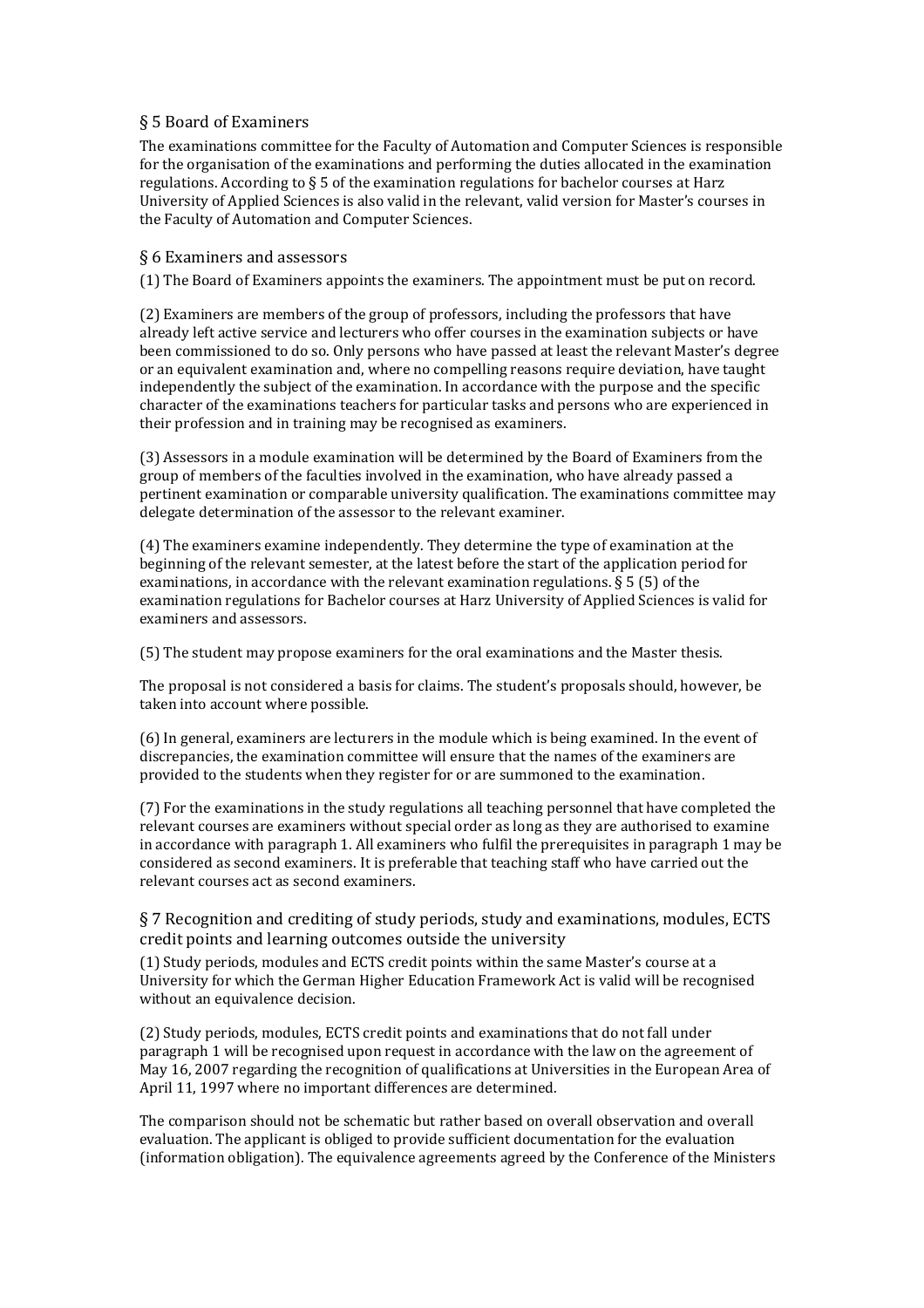of Education and Cultural Affairs and the German Presidents' Conference and commitments in university partnerships must be taken into account.9

(3) Paragraphs 1 and 2 are valid accordingly for the recognition of study periods, modules and ECTS credit points in officially recognised distance learning courses; paragraph 2 is also valid for study periods, course, examinations, modules and ECTS credit points at other educational institutions, particularly at state or officially recognised vocational colleges.

(4) Learning outcomes from outside university that do not fall under paragraphs 1-3 will be credited where their equivalence with the modules and units in the course is determined. In total a maximum of 50% of the credit points for the degree can be credited from elsewhere. Modules and units that are eligible for credit are marked in the relevant study regulations for the course. The crediting of learning outcomes from outside university can be carried out individually or in general. Generalised credit can only be given if a cooperation contract is in place with the educational institution. In this case the credit is given upon request without further assessment. In the case of individual crediting the assessment of the equivalence of certified learning outcomes will be carried out using an assessment test. The applicant is obliged to provide sufficient proof and documentation to assess equivalence. The applicant must submit a portfolio for the assessment of the equivalence of non-certified learning outcomes. The assessment always follows the equivalent requirements formulated by the Conference of the Ministers of Education and Cultural Affairs and the German Presidents' Conference. A module or unit for which the applicant has already taken an examination at Harz University of Applied Sciences cannot be credited subsequently.

(5) The examinations committee will undertake the recognition and crediting in accordance with paragraphs 1 to 4 upon the student's request. The student must submit the documentation necessary for the credits. The responsible faculty representatives from Harz University of Applied Sciences must be consulted prior to determining equivalence. The International Office may be consulted when determining the equivalence of performances abroad.

(6) If modules and ECTS credit points are credited, then the grades will be transferred where the grade systems are comparable. If the grade system is not comparable then a 'pass' will be transferred without a grade. The learning outcomes that are recognised or credited in this way will not be included in the calculation of the final grade. The weightings in the relevant study regulations for the examinations taken at Harz University of Applied Sciences will be adjusted so that they total 100%.

(7) The admissions committee can recognise study and examinations up to a maximum of 30 ECTS credit points where these are matched by corresponding performance on other courses that fulfil the requirements in paragraphs 2 and 3 but where transfer of grades is not possible because of different boundaries of examination content. The recognised performances will not be taken into account when calculating the final grade and the weighting of the other partial grades will be increased by the same percentage so that total is 100%.

(8) If the prerequisites in accordance with paragraphs 1 and 2 are in place then there is a legal claim to recognition. The recognition of study periods, modules and ECTS credit points that are achieved within the area of validity of the German Higher Education Framework Act is carried out ex officio. In the event that recognition is not granted the decision must be justified in writing.

<span id="page-6-0"></span>§ 8 Types of examination and coursework

- (1) The following types of examinations and coursework and their combination are possible in accordance with the relevant study regulations (abbreviations in brackets):
- Oral examination (MP)
- Term paper (K)
- Homework (HA)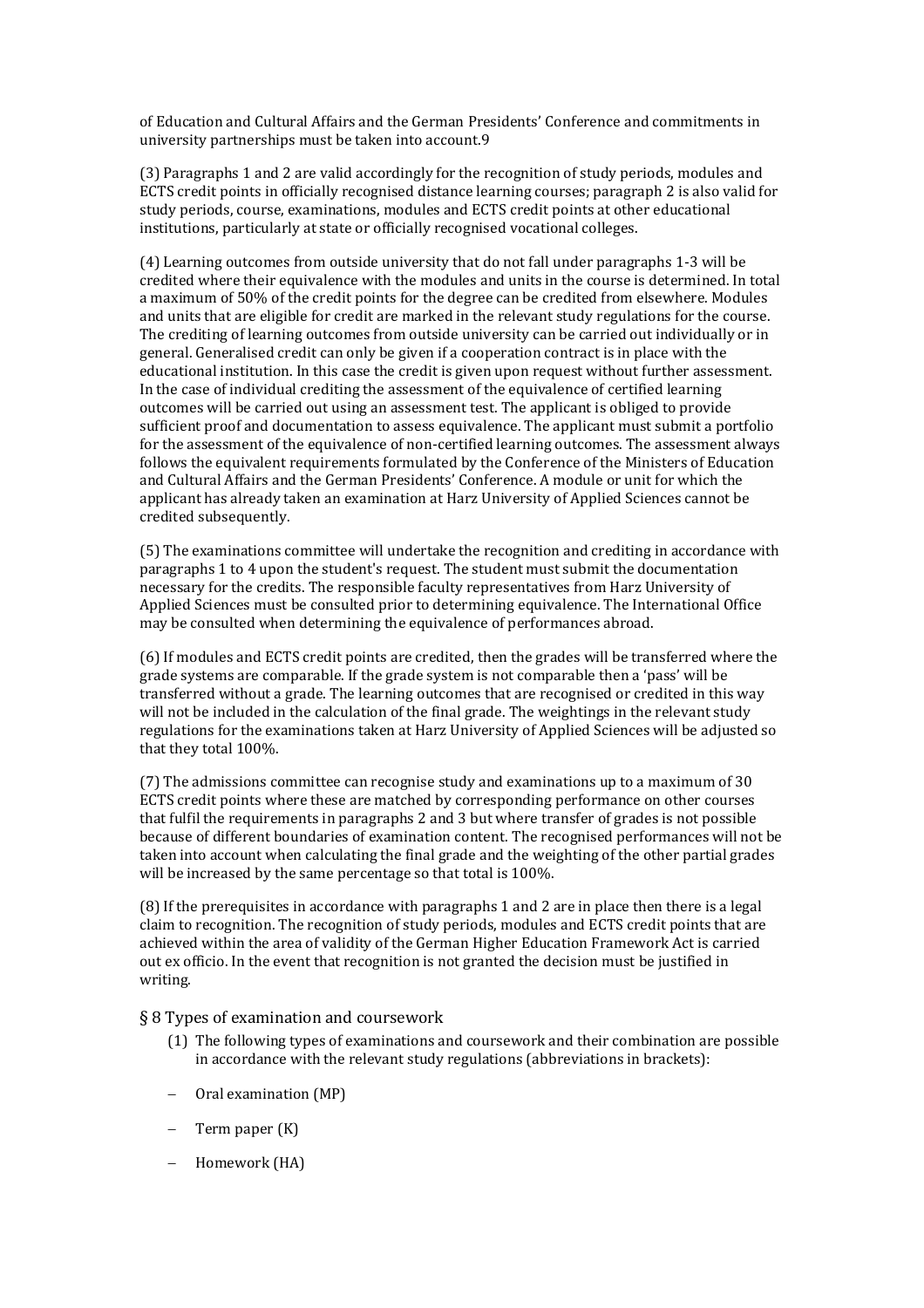- Presentation (RF)
- Project work (PA)
- Master thesis (MA)
- Colloquium (KO)
- Proof of attendance (T)
- Practical paper (P)
- Report (BE)
- Software draft (EA)

(2) In suitable cases the developed solutions can be explained orally in a way that is typical for professional work. In these cases a report must be written on the examination. Where the character of the lecture allows regular attendance can be required. This is particularly relevant for laboratory work.

(3) The tasks in the examination will be determined by the examiners. If the examiners are unable to agree then the examination committee will determine the tasks.

## <span id="page-7-0"></span>§ 9 Oral examinations

(1) Oral examinations include: oral examinations (MP), presentations (RF) and

## colloquiums (KO)

(2) Oral examinations must be held by two or more examiners or by one examiner in the presence of a qualified assessor. In the oral examinations the student should prove that he or she has specific knowledge of the subject of the examination, recognises the correlations within the examined subject and is able to apply the issues in this context.

(3) The oral examination takes place as an individual examination or as a group examination for up to five students simultaneously. One responsible examiner must be determined for each area of examination. The examiner must consult with the other examiners or the assessor before determining a grade in accordance with § 11.

(4) The duration of the examination is usually 15 to 60 minutes per student. The duration for each candidate must not fall below the minimum of 15 minutes and must not extend beyond the maximum of 60 minutes. If oral and written examination is required in order to calculate the module grade then the sum of the oral partial examinations cannot exceed 60 minutes.

(5) The important subjects and results of the examination in the individual subjects must be recorded in a report. This must be signed by the examiners and the assessors. The result of the examination must be announced to the student following the oral examination.

(6) Oral examinations are held internally at the University. In particular students who wish to take the same examination in the near future and other members of the University who can claim a legitimate interest are permitted to attend the oral examinations except if the student objects. The access does not extend to the consultation and announcement of the examination results.

(7) By derogation from paragraph 3, § 23 is valid accordingly for the colloquium that follows the Master thesis.

## <span id="page-7-1"></span>§ 10 Written and other examinations

(1) The student must prove in the term papers and other written tests that he or she can recognise a problem in a limited time, with limited aids and under supervision using the content and methods of the subject and find paths to an independent solution. Written examinations may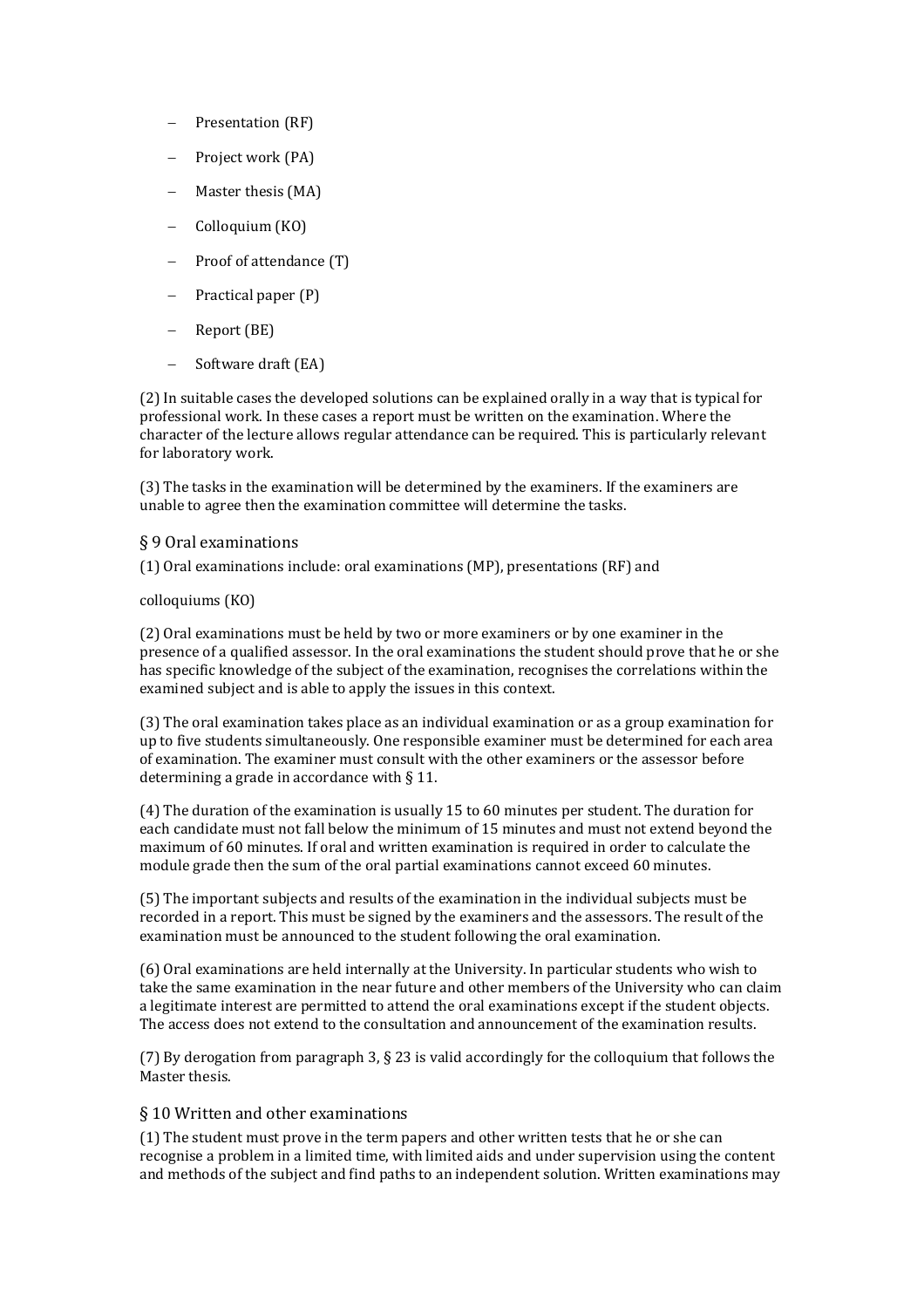not be predominantly comprised of multiple-choice questions. The duration of the examination is given in the relevant study regulations.

The duration is between 60 minutes (K60) and a maximum of 180 minutes (K180).

(2) The assessment of written examinations, the passing of which is a prerequisite for continuation of the degree course, is generally undertaken by at least two examiners.

(3) Term papers and other written tests must be assessed by two examiners in the case of a final repeat examination. Exceptions to this can only be made for compelling reasons; the reasons must be put on file

(4) Homework is independent written processing of a specialist or interdisciplinary task from the lecture material using the relevant literature. All further aids will be announced when the task is given.

(5) A presentation comprises both a written analysis of the problem, taking into account and assessing the relevant literature and the visual and verbal presentation of the paper and the communication of results in a talk or presentation and if necessary in a subsequent discussion. The evaluation should take place immediately following the presentation. Presentation work will be inspected by an examiner.

(6) Project work is the processing of a comprehensive, subject-specific or interdisciplinary task in parallel to studies as part of a course. The processing duration is the duration of the course.

(7) The regulations in § 18 are valid for the Master thesis and the colloquium.

(8) A proof of attendance is an examination that is not graded. The determination of the modalities of a proof of attendance is the responsibility of the examiner. The process must be announced to the student at the beginning of the course. Active participation of the student in the course is a prerequisite for the granting of the proof of attendance with the grade 'pass'.

(9) A practical paper is the artistic or scientific participation in an environment corresponding to the area of activity (e.g. laboratory work, studio work, filming, fitting installations etc.).

(10) A report should record and describe the events in a process (for example in a project).

(11) A software draft represents the assessment of the product planning and design skills of a student. The student's software draft should have been produced personally by the student. Group work is only permitted on software drafts with the approval of the examiner.

(12) Required content and the assessment criteria of a report, a software draft, a practical paper or a project will be determined by the examiner when the task is set and communicated prior to the processing period.  $\S$  14 paragraph 4 is also valid here.

(13) The assessment procedure for written examinations should not take longer than four weeks.

#### <span id="page-8-0"></span>§ 11 Evaluation of the examinations and calculation of grades

(1) The grades will be determined by the relevant examiner. The following grades must be used for the evaluation of a module:

 $1.0 / 1.3$  = very good = an excellent performance,

1.7 / 2.0 / 2.3 = good = a performance significantly above average standard,

 $2.7 / 3.0 / 3.3$  = satisfactory = an average performance,

3.7 / 4.0 = sufficient = a performance that meets minimum requirements despite shortcomings,

5.0 = fail = a performance that falls below minimum requirements due to significant shortcomings.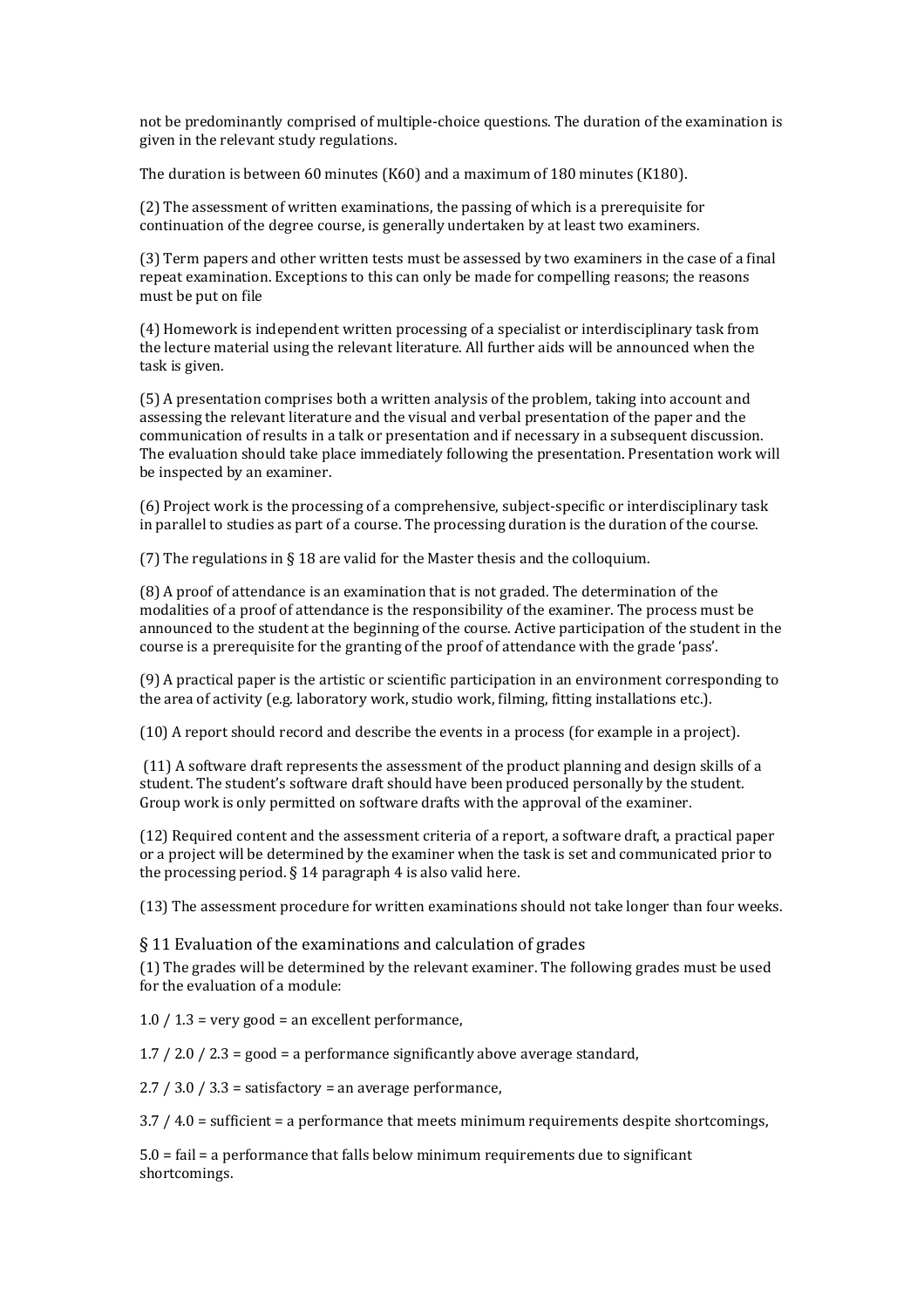(2) A module is passed when it is assessed as at least 'satisfactory' (4.0). If the module is assessed by two examiners then it is passed if both examiners assess the result as at least 'sufficient' (4.0). In this case the grade for the module is calculated as the arithmetic mean of the individual grades determined by the examiners. If the difference between the grades of the two examiners is greater than 2.0 then the examination committee will select a third examiner to assess the results. In this case the grade is calculated as the arithmetic mean of the two best grades as long as both of the best grades are at least 'sufficient'.

The grade is:

Very good for an average of up to 1.5,

Good for an average above 1.5 and up to 2.5,

Satisfactory for an average above 2.5 and up to 3.5,

Sufficient for an average above 3.5 and up to 4.0,

Fail for an average above 4.5.

(3) If a module examination comprises several unit examinations then the module grade is calculated in accordance with paragraph 1 on the basis of the weighting in the study regulations as the average of the results for the individual unit examinations. For unit examinations grades can be given from 1.0 (very good) to 4.0 (sufficient) to two decimal places. All further figures will be removed. Paragraph 2 is valid accordingly for the calculation of the module grade. The module grade is 5.0 (fail) if one unit examination is failed.

(4) An ECTS evaluation scale can be applied according to statistical considerations.

The successful students receive the following grades:

- A the best  $10\%$ .
- B the next 25 %,
- C the next 30  $\%$ ,
- D the next 25 %,
- E the next  $10\%$ .

(5) The grades FX and F will be given to the students who fail. FX means: 'Failed – improvement is necessary before the results can be recognised' and F means: 'Failed - substantial improvement is necessary'.

The examination committee will decide on the publication of failure rates

#### <span id="page-9-0"></span>§ 12 Passing or failing of examinations

(1) The ECTS credit points for one module are gained if the module examination is passed with a grade of at least 'sufficient' (4.0). If a module examination comprises several partial examinations then it is only passed if all the corresponding partial examinations are evaluated with a grade of at least 'sufficient' or better if no grade is given.

(2) If a student exceeds the deadlines in the study regulations for an examination for reasons for which he or she is responsible by more than two semesters of study of if he or she does not take the examination for which he or she was registered for reasons for which he or she is responsible, then this examination is considered taken and failed.

(3) The right to examination in the relevant degree programme is cancelled if the double standard period of study is exceeded. § 4 paragraph 9 of these regulations is valid.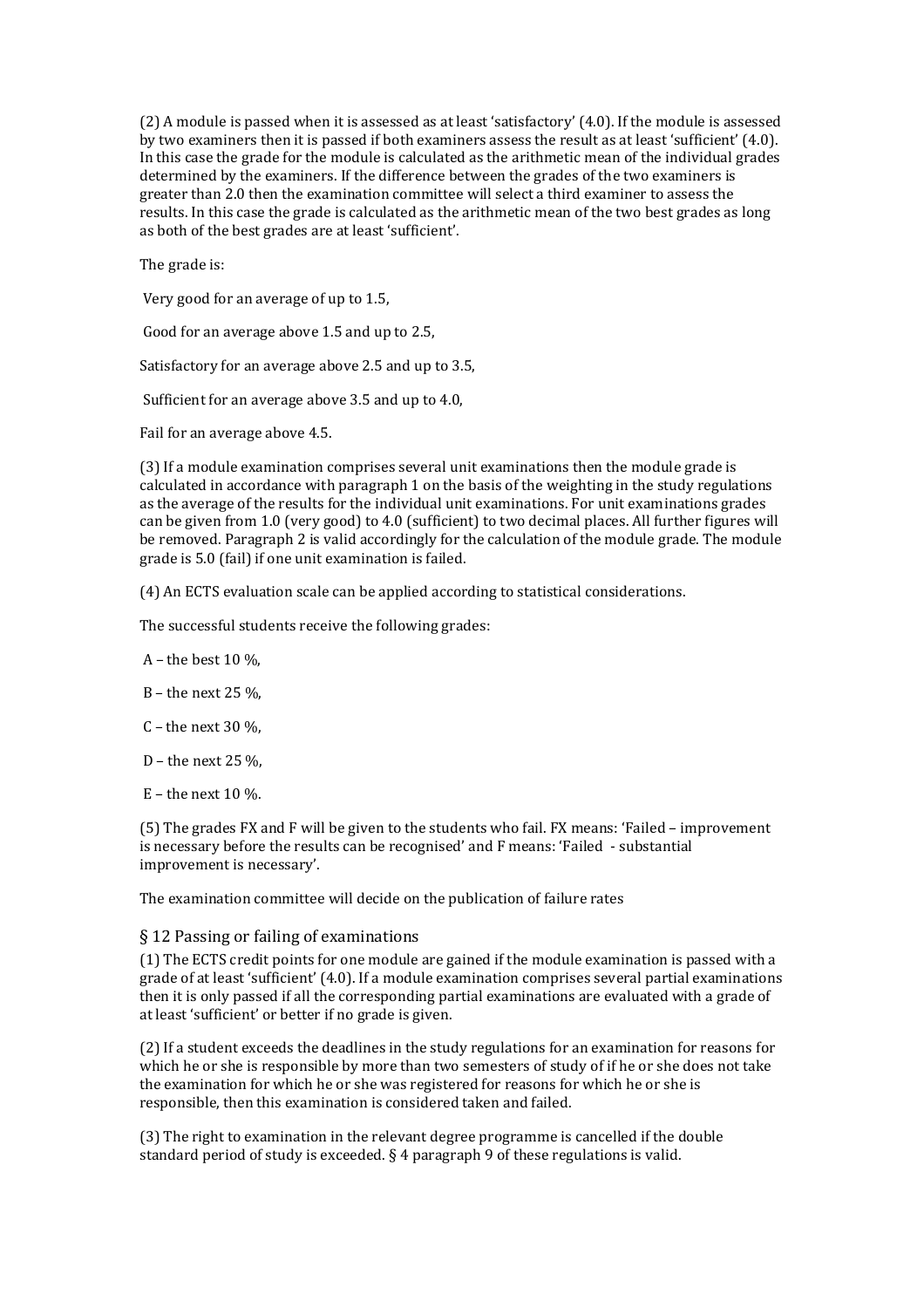## <span id="page-10-0"></span>§ 13 Repetition of examinations

(1) A module examination or partial module examination that is not passed or that is considered not passed can be repeated twice. Unsuccessful attempts in another degree programme or at another university will be counted. The repetition of a passed examination is not permitted with the exception of attempted improvement regulated in section 6.

Academic performance (other proofs of performance) can be repeated as often as desired.

(2) If a module or unit examination comprises several partial examinations then only the part that was not passed must be repeated in the event that one partial examination is failed.

(3) If the student submits a request then, uniquely, a second written repeated examination is replaced by an oral examination for term papers in accordance with  $\S$  10, paragraph 1 of these examination regulations. No further application is permitted.

(4) The 2nd repeated examination can only be evaluated with the grade 'satisfactory' (3.0) at best.

(5) Repeated examinations must be taken at the latest within two semesters after completion of the examination that was not passed.

(6) If the student submits a request then he or she may undertake a second attempt at the examination within a year of passing the first examination in order to improve the grade. A request to repeat a passed examination can only be submitted for a maximum of two examinations in the course of the standard period of study. The request is permissible where all other necessary examinations have been passed up to the time of the request except for a maximum of two examinations.

## <span id="page-10-1"></span>§ 14 Absence, withdrawal, deception, breach of regulations

(1) An examination is evaluated as 'fail' (5.0) if the student

- failed to appear for an examination,
- withdrew from the examination prior to the examination,
- failed to take a written examination in the required processing time

#### without valid reasons.

(2) The reason given for the withdrawal or the absence must be communicated immediately to the Admission and Registrar's Office in writing and prima facie evidence must be provided. Exmatriculation or leave of absence in themselves are not valid reasons. In the case of illness of the student a doctor's certificate must be provided immediately and in cases of doubt a certificate must be submitted from a medical officer regarding inability to take the examination or failure to observe the submittal deadline. If the Board of Examiners accepts the reason then the examination must be taken within the next two semesters at the latest or the Board of Examiners will determine a new date for submission.

(3) If the student attempts to influence his or her examination through deception, e.g. by the use of unauthorised aids, then the relevant examination will be marked 'fail' (5.0). The determination will be made by the relevant examiner or the invigilator and will be put on record. A student who has been culpable of violating the regulations for the examination can be excluded by the examiner or the invigilator from continuing the relevant examination; in this case the relevant examination is graded 'fail'. Anyone who allows others to copy them will also be accused of deception and his or her own examination will be graded 'fail'. The reasons for the exclusion must be put on record. In serious cases the Board of Examiners can also exclude the candidate from taking further examinations.

(4) Dates for presentations, project work, software drafts, practical papers, reports and other examinations that are normally submitted during the lecture period will be determined by the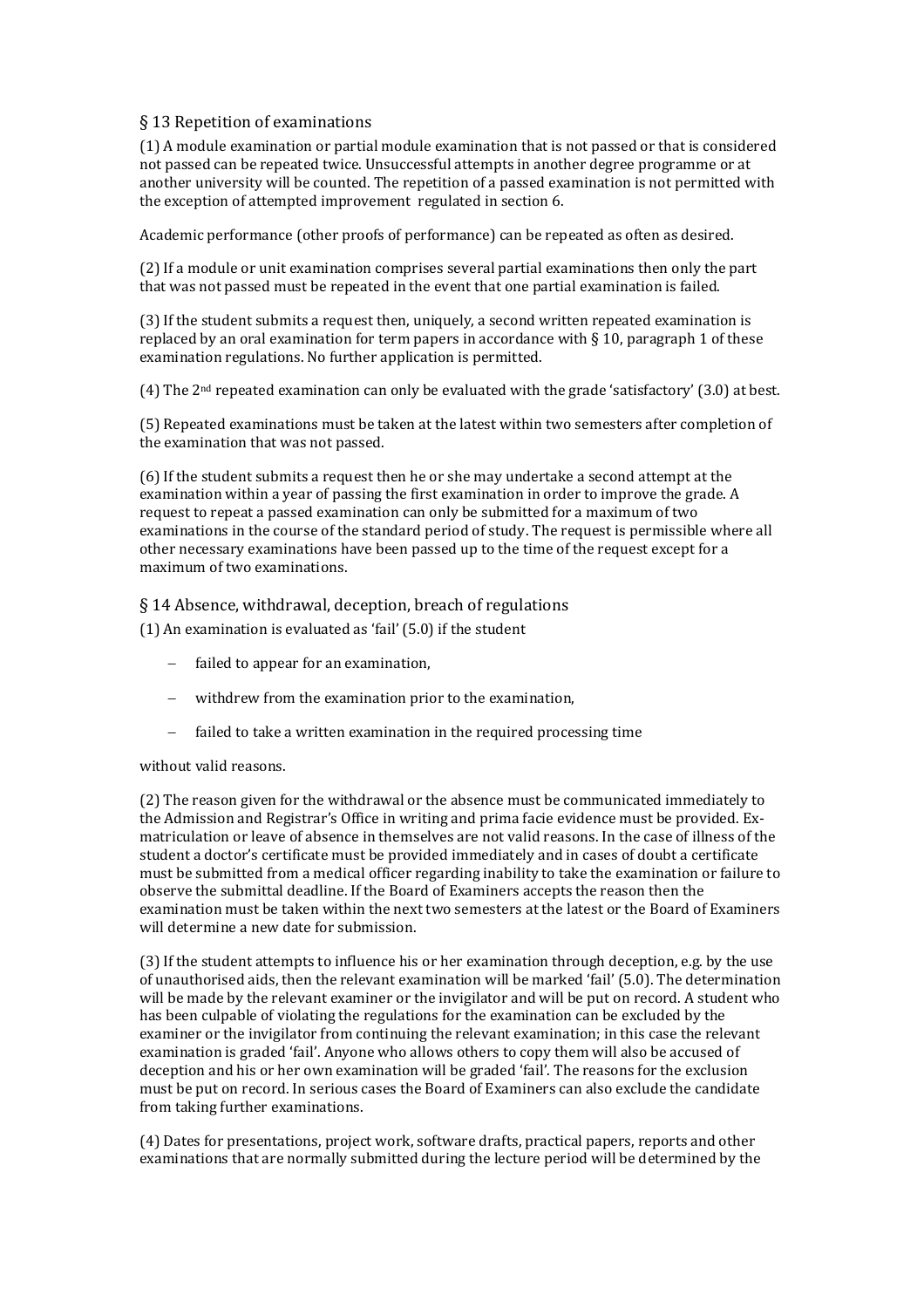relevant teaching staff. These examinations do not require prior registration in accordance with § 4 (3).

(5) If the submission date for an examination is not observed for reasons for which the student is responsible then it will be graded 'fail'. Section 2, sentences 1 to 4 are valid accordingly.

(6) If a student takes an examination even though he or she is not registered for this examination at the time then this will be considered in all respects as if he or she had not taken part. This is also valid if the examination was marked.

(7) The student can demand within 14 days that decisions in accordance with section 3, sentences 1 to 3 are reviewed by the Board of Examiners. Adverse decisions must be communicated immediately to the student with reasons and details of legal remedies.

<span id="page-11-0"></span>II. Master examination and Master thesis

<span id="page-11-1"></span>§ 15 Admission requirements for the Master examination

(1) Only persons who are registered at Harz University of Applied Sciences for the degree programme can be admitted to the examinations for a degree programme.

(2) The student applies for admission to the examinations in writing with the Admission and Registrar's Office.

<span id="page-11-2"></span>§ 16 Admission process for the Master examination

(1) The Board of Examiners will decide on the admission.

(2) The admission must be rejected if

a) the requirement in  $\S 15$  paragraph 1 is not fulfilled or

b) the student has lost his or her right to examination in the selected or a related degree programme or

c) the student is also at another university in an examination procedure in the same or a related degree programme.

## <span id="page-11-3"></span>§ 17 Objective, scope and type of Master examination

(1) The examination aims to show whether the student has achieved the objectives of the degree course named in § 2.

(2) The examinations will be taken in conjunction with the studies.

(3) The examination comprises examination performance within the meaning of  $\S$  8 paragraph 1.

(4) The composition of the Master examination, the components of the modules and the calculation of the final Master's grade can be found in the relevant study regulations.

#### <span id="page-11-4"></span>§ 18 Final Master examination

(1) The final Master examination comprises the writing of the Master thesis and the Master colloquium.

(2) In degree programmes with foreign partner universities it is possible that discrepant regulations will be determined with regard to the composition of the Master examination if specifics at the relevant partner university necessitate this.

(3) The allocation of the ECTS credit points will be carried out in accordance with the study regulations.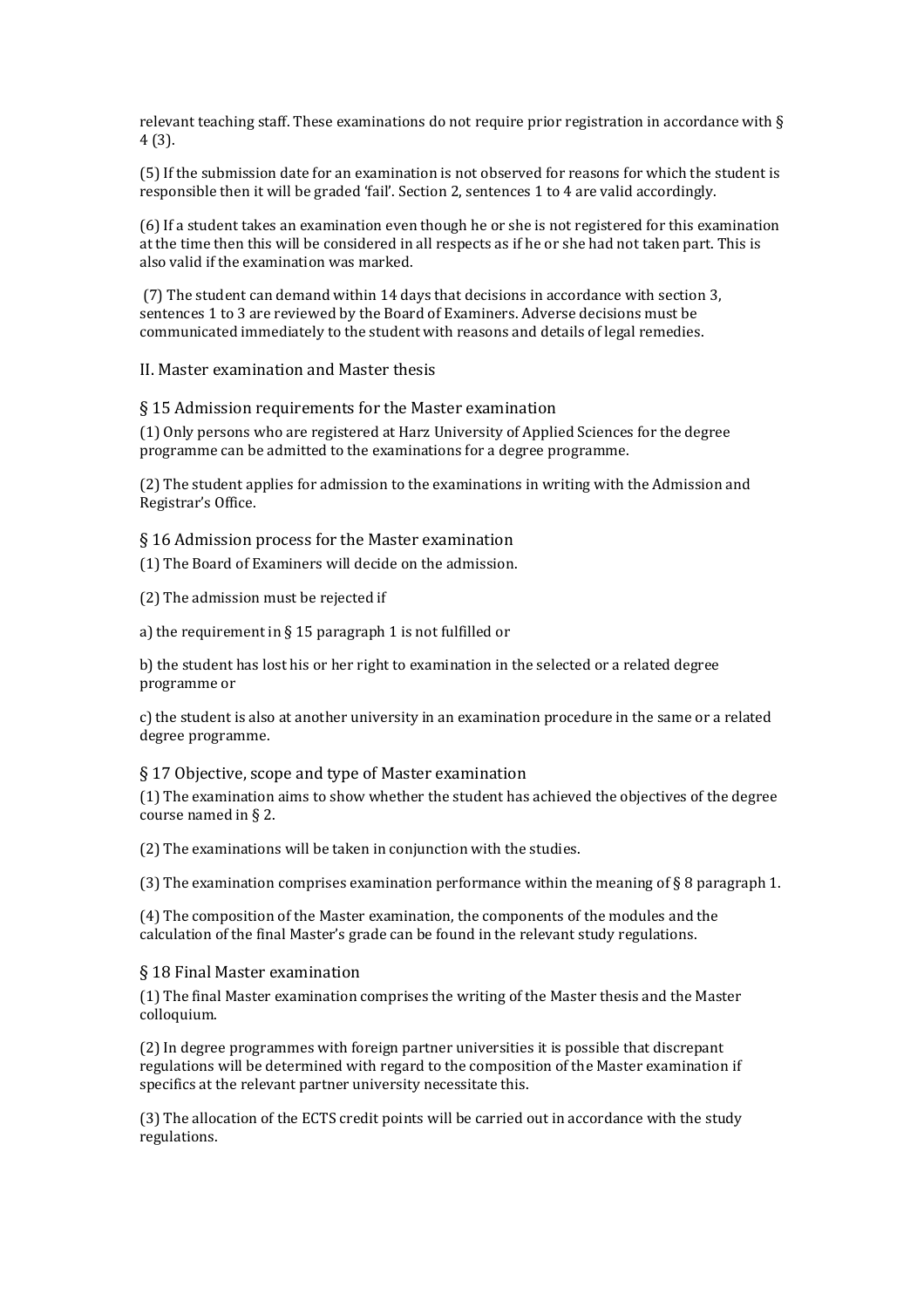## <span id="page-12-0"></span>§ 19 Admission to final Master examination

(1) A student is admitted to the final Master examination if he or she has achieved examinations in the study regulations for the relevant degree programme totalling at least 60 ECTS credit points (three semesters of study) or 90 ECTS credit points (four semesters of study). In degree programmes with foreign partner universities the Board of Examiners may determine a different total if specifics at the relevant partner university necessitate this.

## <span id="page-12-1"></span>§ 20 Master thesis

(1) The Master thesis is an examination. It aims to show that the student is capable of analysing a problem within his or her faculty on a scientific basis, independently and within the period set in section 6. The topic and title of the Master thesis must be in accordance with the purpose of the examination (§ 2 paragraph 2).

(2) The topic of the Master thesis can be determined by any Professor within the faculty. With the approval of the Board of Examiners the topic may also be determined by a Professor who does not belong to the faculty or by another examiner in accordance with  $\S 6$  paragraph 2. In these cases, the second examiner must hold a full-time teaching position within the faculty.

(3) The topic will be determined by the first examiner after consulting with the student, in degree programmes with foreign partner universities also by corresponding representatives of that university. The student must be given the opportunity to propose topics for the Master thesis. Upon request the Board of Examiners will ensure that the student receives a topic in good time and will appoint the examiner. The topic will be set by the Chairperson of the Board of Examiners; this can be delegated to the Admission and Registrar's Office and must be put on record. Once the topic is set the examiner who determined the topic (first examiner) and the second examiner will be appointed. The student will be supervised by the first examiner during completion of the paper. The topic can only be returned once and only within one month of setting.

(4) The student has a right to submit a suggestion for the determination of the examiner of the Master thesis. The final decision on the determination of the first and second examiners will be made by the Board of Examiners. In justified exceptional cases the student may reject the determined examiners once within a period of 14 days after the topic is set. The Board of Examiners will decide on this written request.

(5) The student will apply for setting of the topic at the Admissions and Registrar's Office. The signatures of the first and second examiners must be added to the application to confirm their supervision. The topic should not be set if the requirements in § 19 are not fulfilled.

(6) The processing time for the Master thesis is five months with further details governed by the study regulations.

In individual cases the Board of Examiners can extend the processing time by up to four weeks upon justified request.

(7) Upon submission of the Master thesis the student must provide written assurance that he or she has written the paper himself or herself, has not used any sources and aides other than those stated and has identified quotes.

## <span id="page-12-2"></span>§ 21 Acceptance and assessment of the Master thesis

(1) The Master thesis must be submitted to the Admission and Registrar's Office on time in triplicate and, where the type of task allows, i.e. particular for written papers, in electronic form. The time of submission must be put on record. If the Master thesis is sent by post then the date of the post stamp is decisive. If the Master thesis is not submitted in time then it will be graded 'fail' (5.0) in accordance with § 14 paragraph 1. If the Master thesis is written in a foreign language or at a partner university then a German summary must be submitted together with the paper.

(2) The assessment of the Master thesis must be carried out in accordance with  $\S 11$  and a justification given in writing. The grade for the Master thesis is calculated as the arithmetic mean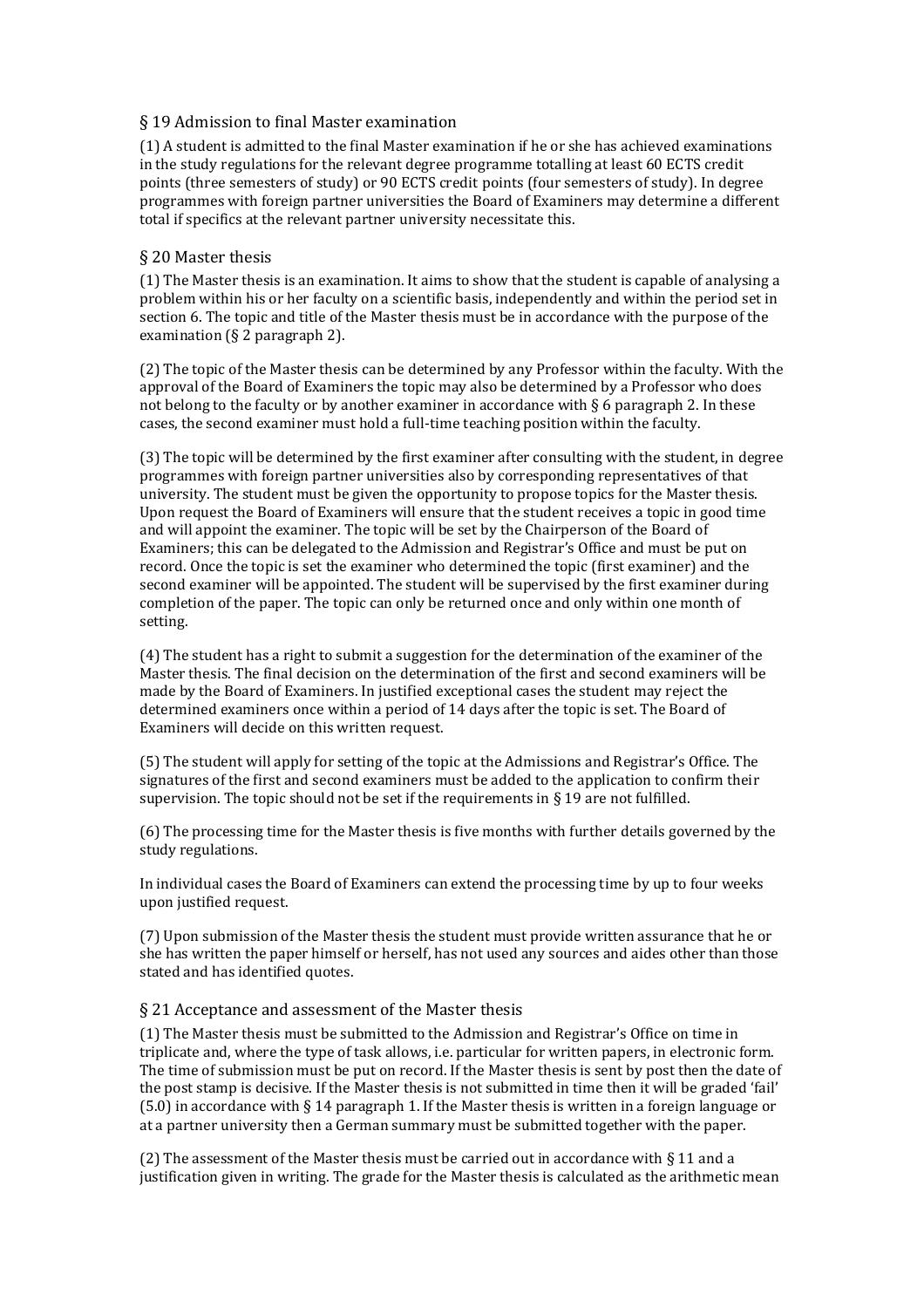of the assessments of the two examiners as long as the difference is not greater than 2.0. If the difference is greater than 2.0 then the Board of Examiners will determine a third examiner to assess the Master thesis. In this case the grade for the Master thesis will be calculated as the arithmetic mean of the two better grades. However the Master thesis can only be graded 'sufficient' or better if at least two grades are 'sufficient' or better.

(3) The assessment process must be completed before the colloquium begins.

(4) The weighting of the written Master thesis as part of the final grade for the Master examination is governed by the study regulations.

(5) One copy of the Master thesis can be made public at the university library with the permission of the first and second examiners and the student once the examination is completed, except if the candidate expressly rejects this regulation at the latest when submitting the paper in a written declaration to the Admission and Registrar's Office.

#### <span id="page-13-0"></span>§ 22 Repeating the Master thesis

(1) The Master thesis can be repeated once with a new topic if the grade is 'fail'. The processing time for repetition of the Master thesis is in accordance with the deadline in §20 paragraph 6.

(2) The Master thesis cannot be repeated a second time.

(3) The new topic of the Master thesis will be set within a reasonable time, usually within one month or a maximum of 2 months. Return of the topic in the time given in § 20 paragraph 3 is only permitted if the candidate did not make use of this option when completing the first paper.

#### <span id="page-13-1"></span>§ 23 Colloquium

(1) The most important results of the Master thesis should be discussed in the colloquium. The colloquium comprises a presentation of the essential theses and contents of the Master thesis. The presentation should not take place within the framework of teaching. The presentation is followed by a defence of the theses and contents.

(2) The first and second examiners generally form the colloquium. It can also be carried out with the first examiner and a qualified assessor who fulfils the requirements in accordance with § 6 (3).

(3) The date of the colloquium will be determined by the examiner for the Master thesis immediately following announcement of the grades of the Master thesis if the faculty or the University does not have uniform date regulations.

(4) The result of the colloquium is a weighted component of the final grade for the Master thesis in accordance with the study regulations.

(5) The colloquium should take 30 to 60 minutes and is usually open within the university. It may not take less than 30 minutes.

(6) The colloquium can only be scheduled once all other examinations in the course of study have been completed.

(7) The regulations in § 13 paragraph 1 are valid when repeating the colloquium. In principle the repeat examinations should take place within eight weeks of the failed colloquium. The dates will be determined by the Board of Examiners.

#### <span id="page-13-2"></span>§ 24 Additional subjects

(1) The student can enter an examination in elective modules outside the prescribed modules or specialisations (additional modules). If equivalence is determined within the meaning of  $\S 7$  then additional modules can also be selected from other degree programmes if the examiners and the Board of Examiners approve.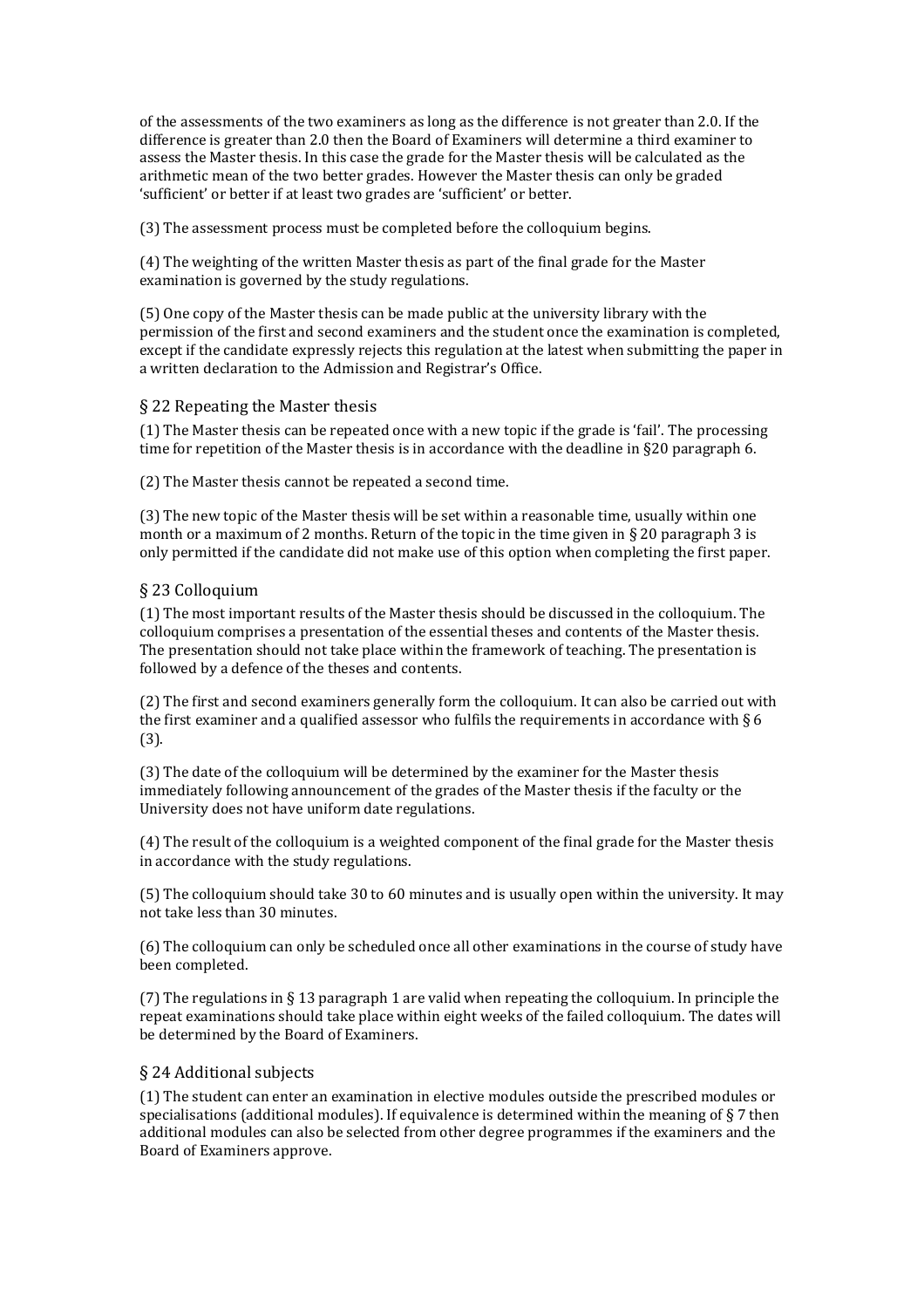(2) If the study regulations include elective modules and the result in an examination in an additional module is better than in an elective module then the student can apply for the additional module to be used in place of the elective when calculating the Master grade. The results achieved in additional modules will be certified at the student's request. The request can only be made once in the programme track.

(3) If a student registers for examination in an additional module in accordance with  $\S 4$ paragraph 3, then §§ 12 and 13 are also valid for the additional module.

<span id="page-14-0"></span>§ 25 Overall result of the examination, certificate or transcript of records

(1) The Master examination is passed if all the modules listed in the study regulations are graded at least 'sufficient' (4.0) and the grade of the Master thesis is at least 'sufficient' (4.0).

(2) The final grade of the Master examination is calculated in accordance with the weighting of the modules in the study regulations.

(3) The Master examination is ultimately failed if one module is graded or is considered graded 'fail' and there is no longer an opportunity to repeat.

(4) The student will receive a certificate of the passed Master examination immediately. The certificate will include the individual subject grades, the topic of the Master thesis and its grade, the final grade and the ECTS assessment in accordance with § 11 paragraph 4.

(5) The certificate or transcript of records will include the date when the last examination was taken. It will be signed by the Dean and the Chairperson of the Board of Examiners. The results are written in German and English.

(6) The final grade is given as 'Pass with distinction' in place of the final grade 'very good' in accordance with §11 paragraph 2 if the Master thesis is graded 1.0 and the overall average grade for the remaining modules is no higher than 1.3.

#### <span id="page-14-1"></span>§ 26 Master's certificate, Diploma Supplement

(1) A Master's certificate from Harz University of Applied Sciences can only be granted if the Master thesis and the Master colloquium are passed in the selected degree programme of Harz University of Applied Sciences and in addition examinations totally at least 30 ECTS credit points are taken in the selected degree programme at Harz University of Applied Sciences. The Board of Examiners will decide regarding exceptions. In degree programmes with foreign universities discrepant regulations are permitted in accordance with § 18 paragraph 2.

(2) The student will be presented with the Master's certificate with the date of the transcript of records at the same time as the transcript of records. This certifies conferment of the Master's degree in accordance with § 2.

(3) The Master's certificate will be signed by the Dean of the faculty and the Chairperson of the Board of Examiners and will carry the university seal.

(4) The student will receive a Diploma Supplement with the Master's certificate and the transcript of records that includes the important information on the content and profile of the degree programme.

#### <span id="page-14-2"></span>III. Concluding provisions

<span id="page-14-3"></span>§ 27 Invalidity of the Master examination, revocation of the Master's degree

(1) If the student has cheated in an examination and if this is only recognised after the transcript of records has been presented then the Board of Examiners can correct the grade for the relevant examination in which the student cheated in retrospect and can declare the examination failed in full or in part.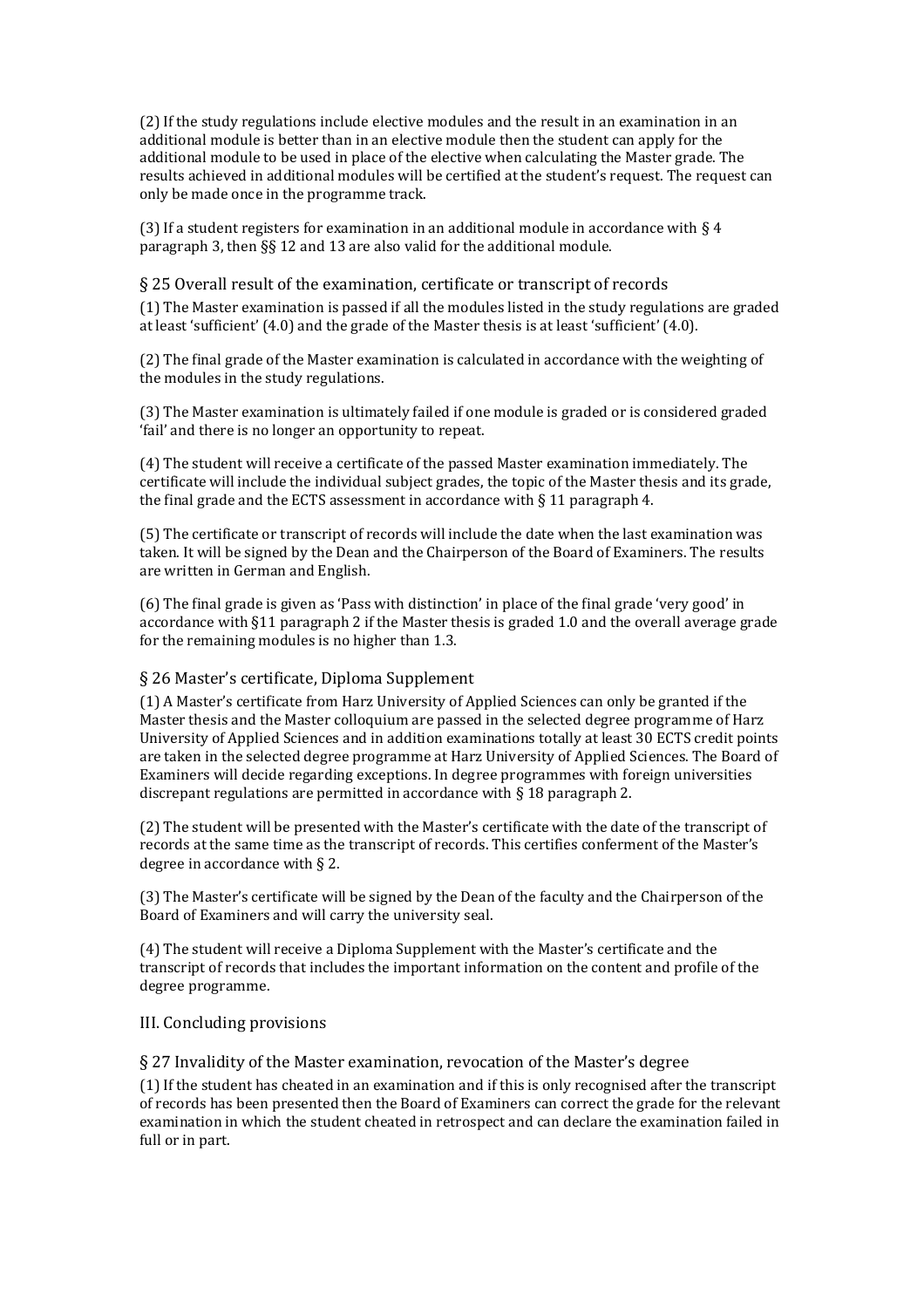(2) If the requirements for admission to an examination were not fulfilled but the student had no intention to deceive and if the fact was only recognised after the transcript of records was presented then the defect is remedied by passing the examination. If the student wrongly and intentionally achieved admission, then the Board of Examiners will decide on the legal consequences taking into account the Administrative Procedures Act for the state of Saxony-Anhalt dated 18.11.2005 (GVBl. LSA S. 698 ff.).

(3) The student must be given the opportunity to explain the situation to the Board of Examiners before a decision is made.

(4) The incorrect transcript of examination records must be retracted and replaced as necessary.

(5) If the examination is declared failed overall then the Master's degree must be withdrawn and the Master's certificate retracted.

#### <span id="page-15-0"></span>§ 28 Inspection of examination files

(1) The student will be permitted to examine his or her examination papers, the notes of the examiners and the examination reports upon request once every examination has been completed.

(2) This request must be made to the Chairperson of the Board of Examiners at the latest three months after presentation of the transcript of examination records. The Chairperson of the Board of Examiners will determine the place and time of the inspection.

## <span id="page-15-1"></span>§ 29 Negative decisions, appeal procedures

(1) A negative administrative act that is carried out in accordance with these examination regulations must be justified in writing, supplemented with information on legal remedies and notified in accordance with § 41of the Administrative Procedure Act. An appeal can be filed with the Board of Examiners against this decision within one month of receipt of the notice in accordance with § 68ff. of the administrative procedure code.

(2) The Board of Examiners will decide on the appeal. If the appeal is directed against the assessment of an examiner, the Board of Examiners will redirect the appeal to this examiner for inspection. If the examiner changes his or her assessment in line with the request, then the Board of Examiners will remedy the situation. Otherwise the Board of Examiners will verify whether:

- the examination process was carried out in an orderly manner,
- generally accepted assessment principles were observed,
- the examiner allowed himself of herself to be guided by irrelevant considerations,
- the examiner misunderstood the relevant facts,
- the examiner failed to take the legal framework into consideration in his or her assessment, ,
- the candidate's performance was correct or incorrect.
- (3) The same is true if the appeal is directed against the assessment of several examiners.

(4) If the appeal is not resolved then the President or Chancellor of the university will inform the appellant. This notice must be accompanied by information on legal remedies.

#### <span id="page-15-2"></span>§ 30 Internal University announcements by the examinations committee

The Board of Examiners can decide that the decision and other measures that are taken in accordance with these examination regulations, particularly admission to examination, failure regarding admission, registration and examination dates and deadlines and examination results are announced internally at the university in a suitable manner. Data protection regulations must be observed.